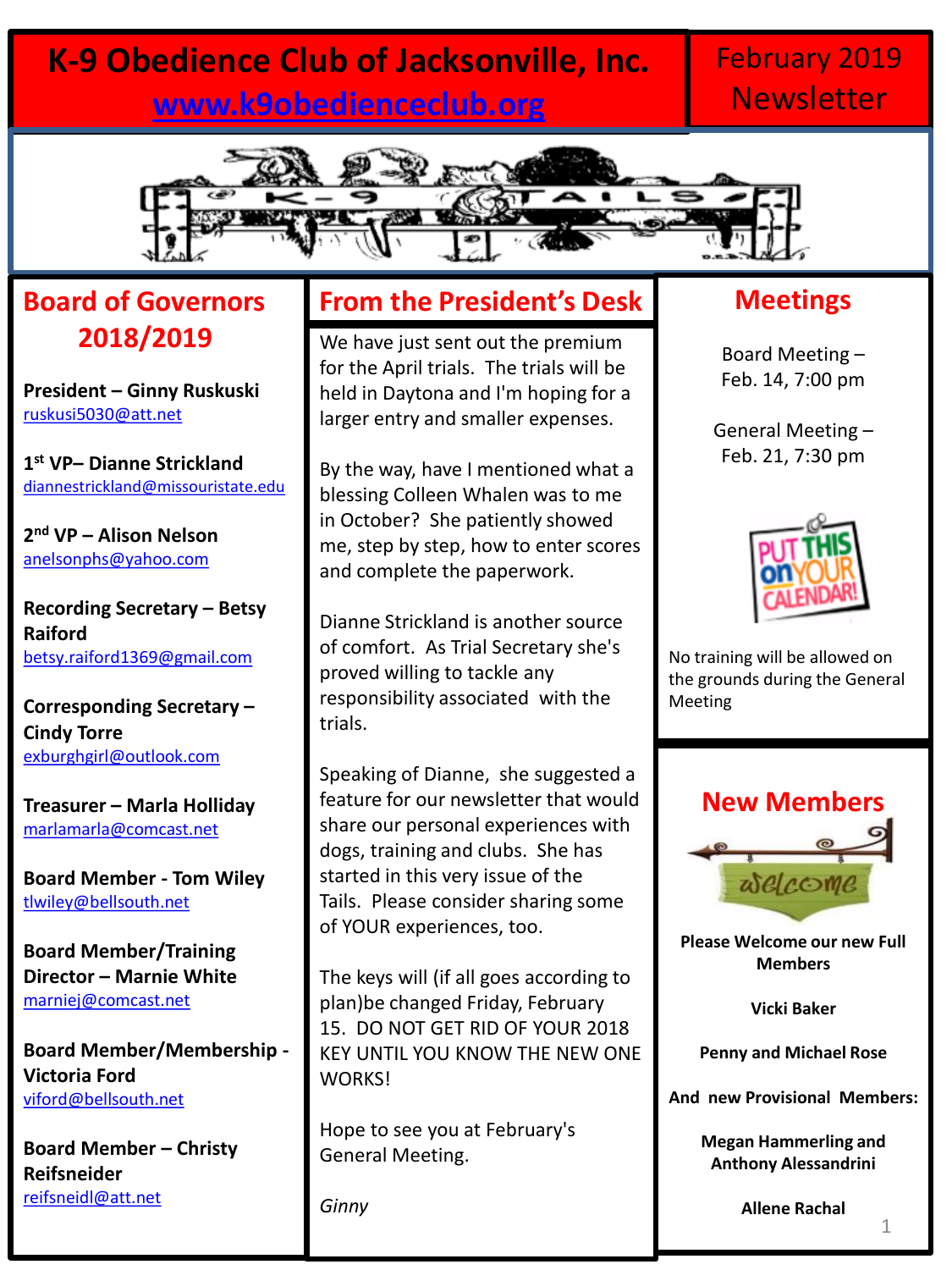### **Please Host a Meeting in 2019!**

Signing up to host or hostess a meeting just means making a commitment to come to the meeting and bring a light snack to share with members afterwards. We have 2 months (February and April) without a host or hostess. Won't you sign up?

*January – Lana Wells February - ? March – Pot Luck Dinner April - ? May – Marnie and Marla June – Pot Luck Dinner July – Ginny Ruskuski August – Betsy September – Pot Luck Dinner October – Donna and Norma November – Dianne Strickland December – Pot Luck Dinner*



# **Upcoming Events**

#### **February**

02/03 - CCI Training – 2:00 pm 02/10 – Rally/Obedience Practice Group – 12:00 pm 02/14 – Board Meeting – 7:00 pm 02/17 - CCI Training – 2:00 pm 02/21 – General Meeting – 7:30 pm 02/23 – NW3 Trial – at Nassau County School Board 02/24 – NW Elite Trial – at Nassau County School Board 02/24 – Rally/Obedience Practice Group – 12:00 pm

#### **March**

03/03 - CCI Training – 2:00 pm 03/10 – Rally/Obedience Practice Group – 12:00 pm 03/14 – Board Meeting – 7:00 pm 03/17 - CCI Training – 2:00 pm 03/21 – General Meeting – 7:30 pm 03/24 – Rally/Obedience Practice Group – 12:00 pm

### **April**

04/07 – Rally/Obedience Practice Group – 12:00 pm 04/11 – Board Meeting – 7:00 pm 04/14 - CCI Training – 2:00 pm 04/18 – General Meeting – 7:30 pm 04/20 – AKC Obedience and Rally Trials in Daytona 04/21– AKC Obedience and Rally Trials in Daytona 04/21 – Rally/Obedience Practice Group – 12:00 pm 04/28 - CCI Training – 2:00 pm`

### **Sniff N Go**



Thanks to Anita Gard for hosting a Sniff N Go at the VFW Club! And to Marnie White and Marcia Ladendorff and Cynthia Kantner for volunteering.

We had 24 teams participate in a mock Nose Work Trial including teams from Jacksonville, Gainesville, and central Florida.

Despite the weather, a wonderful time was had by all and we got great feedback from all the participants.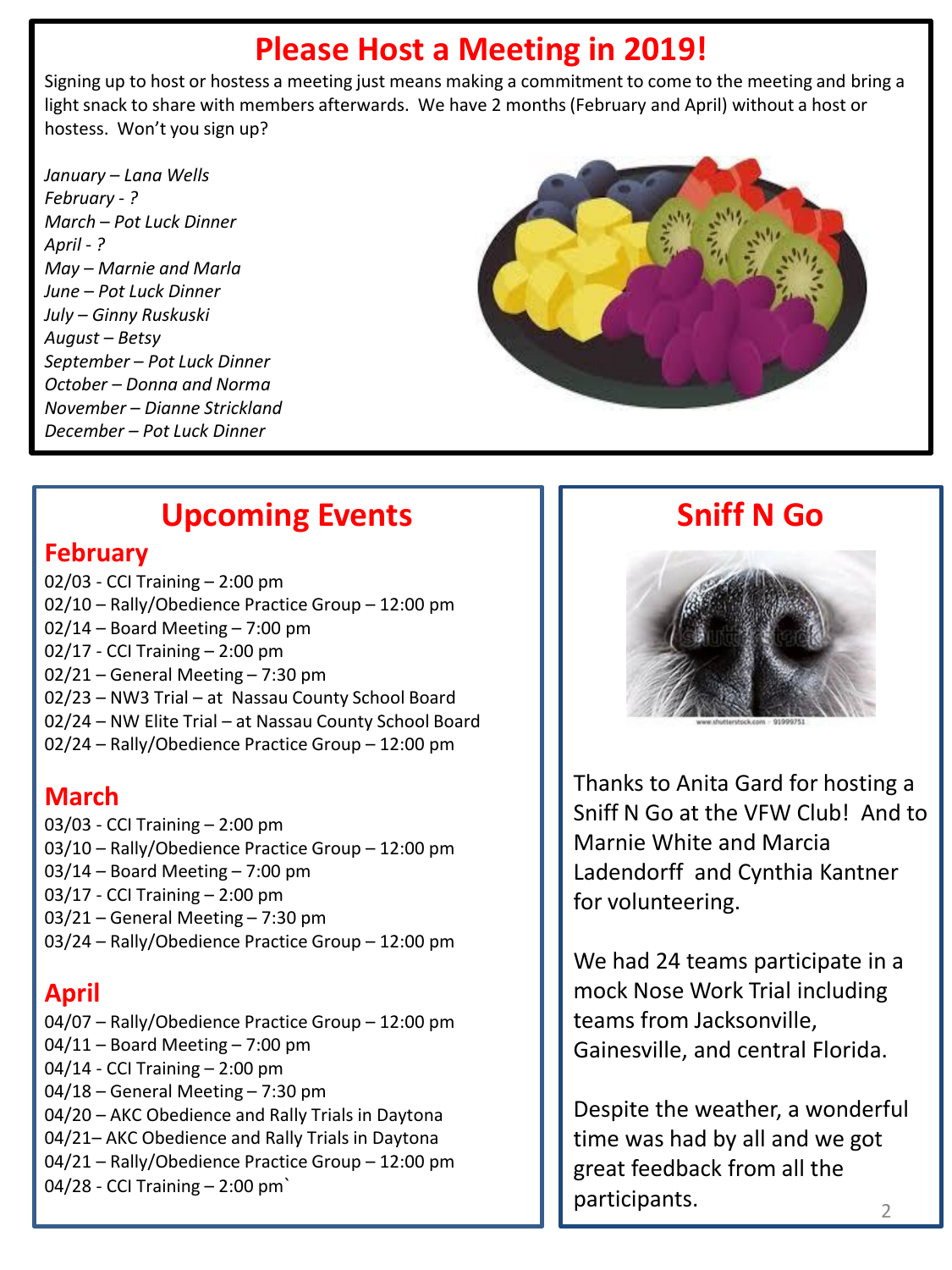# **Trials and Tales**

We're adding a new column to the newsletter entitled Trials and Tales. In a nutshell, it's a space where we can share with each other the trials and tales from training and showing dogs. It's not a brag column, but rather a place to tell stories – stories that make the reader laugh, smile, maybe even cry ….. It's a place where we can share those things that make us love K-9 sports, but aren't just about winning.

Please submit your entries to Marla as you would for any item to go into the newsletter. She will put them in as they come to her, space permitting. Please proof them yourselves, as she won't be doing that (she has enough to do!)

Dianne Strickland will start by telling a couple of short tales about a friend in Missouri.

She bred field dogs, had a fairly large kennel and LOVED tracking. At times she was tracking 3-4 dogs at a time, and if you've tracked, that takes a LOT of time. There are many stories about Ann, but these are 2 of my favorites. We lived in a very agrarian part of Missouri, so there was lots of land to track on especially after a freeze in the winter. A group of us had met to lay tracks for one another and then run them. Ann got her dog out of the van and proceeded to the start flag. She pointed to the glove on the ground and instructed the dog to "Find it!" The dog smelled the glove, smelled the ground around it and sort of wandered off. Fran could see the second flag and knew the dog wasn't on the track, so she pulled the glove out again and told the dog to find it again. Still no commitment to the track. Ann is beginning to get irritated. By the time she made it to the second flag, she'd had it, giving the dog what for and heading back to the van. She'd trained this dog, he knew what to do, etc. Later after we all had returned home we got a sheepish email from Ann, she'd brought the wrong dog!

On another day we met up to track again. This day was very cold so she had on the one piece insulated suit that hunters wear. After laying the tracks, she excused herself to go potty behind some trees. After she finished, she pulled up her suit including the hood that was attached to it. Unfortunately that was where she had peed! I'll leave the rest to your imagination!

# **Sunday Obedience/Rally Practice**

Some obedience enthusiasts have decided to meet on the 2 &  $4<sup>th</sup>$  Sunday afternoons (12-2PM) starting in January.

Despite having Mother Nature rain on our parade on the 26th, we will be back on schedule for the second Sunday in February! Hope to see you there at noon.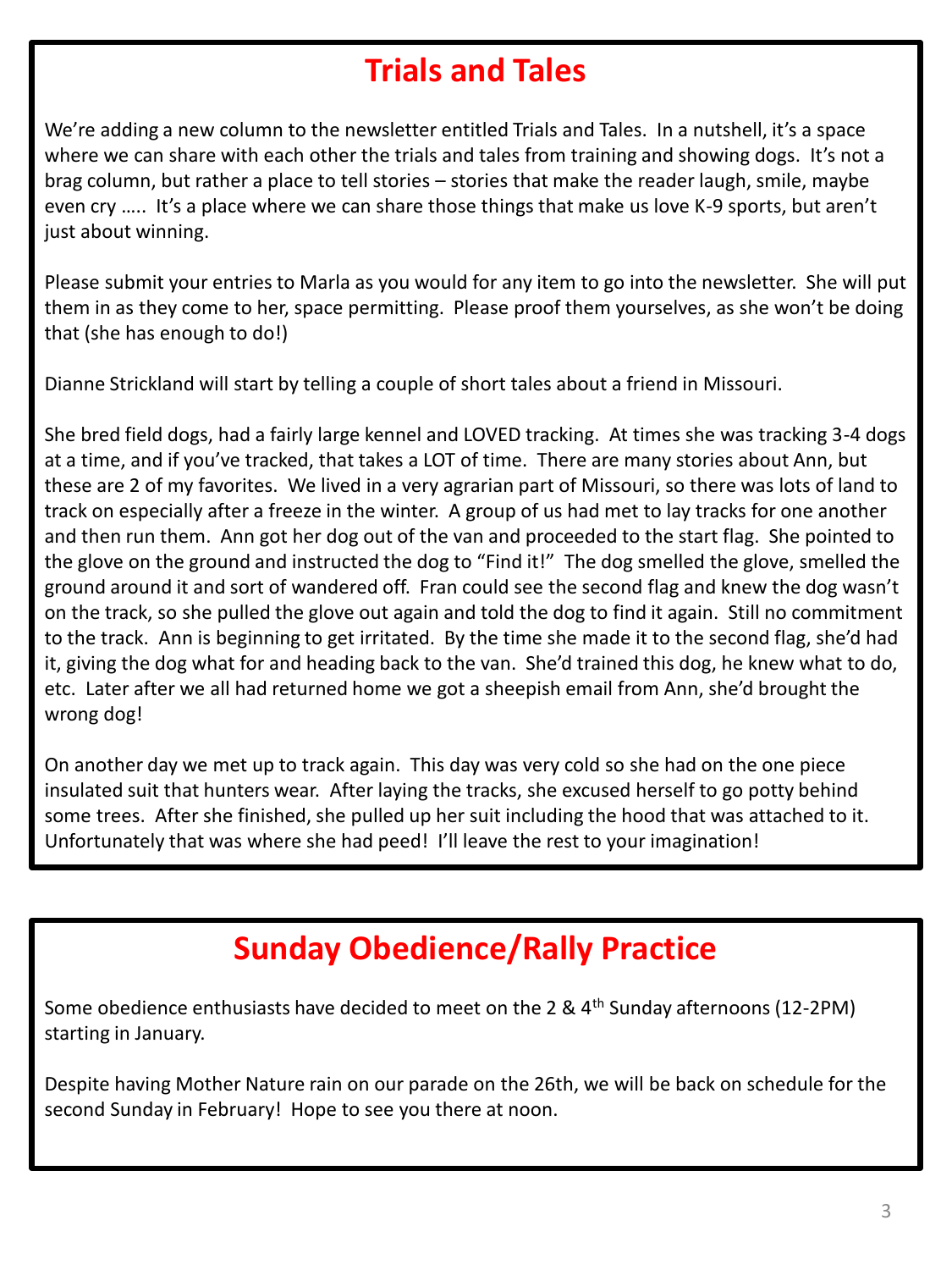# *Congratulations!*





#### **Andi Bower & Rival's Ali ADCH** 12/30/2018 USDAA Sirius Perry, GA

CPE trial - Bindi had 5 runs she Qualified in all 5 classes with 1st places.

Daytona Obedience Club - Bindi (Blue Notes Shake It Up Baby) finished her Master Fast Title with placements. She also took 3rd place in a large 20" master jumpers class.

#### **Terri Reel and Jetta**

CPE Trial - Jetta qualified in one run (1s place) of her 3 runs. Had an off course jump in the other 2 runs.

Daytona Obedience Club - Jetta's ( Blue Notes Zetta Jet) first time trialing 3 days in a row. She got her 2nd Novice Jumpers leg with a 1st place.

#### **Dianne Strickland and Carson**

Palm Beach obedience trial - Carson got his first leg in Novice with a first place

#### **Dianne Strickland and Saxon**

Palm Beach obedience trial - Saxon was third in Utility B (lost runoff for 2nd) on Saturday for a single point. Won the class on Sunday for more points.



#### **Jean Coker and Alexei**

Jean has a new Bernese Mountain Dog puppy, Alexei (October's Revolution). He's now 15 weeks old and you will be seeing them in upcoming puppy and conformation classes.

#### **Diane Cohen and Isaac**

Isaac got his Utility Dog leg number two at **Terri Reel and Bindi** MADTA trials in Ocala 2 weeks ago.

#### **Melissa Hess and Adam**

Adam Hess completed his Versatility title at K9's October 2018 obedience trials and earned two Senior Hunter legs and a second place in Hunt Dog Stakes at the Timucuan Weimaraner Club of Florida's recent Hunt Test held in Umatilla, FL